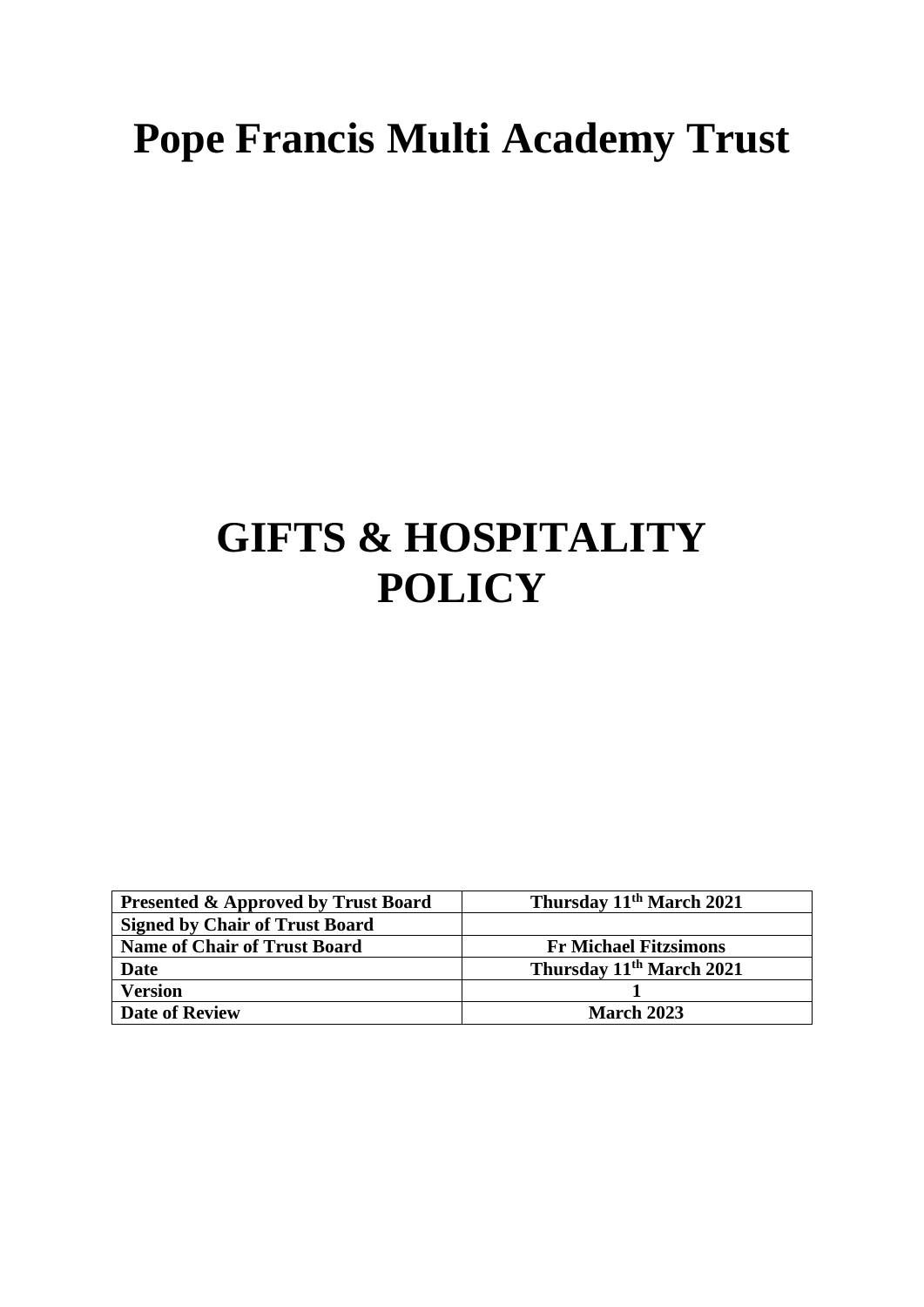#### **Summary**

As a general guideline, business gifts and hospitality should not be accepted by any member of staff, except as provided for below.

The intention of the policy is to ensure that The Pope Francis Academy Trust can demonstrate that no undue influence has been applied or could be said to have been applied by any supplier or anyone else dealing with the Trust.

The Trust should be able to show that all decisions are reached on the basis of value for money or such other reasonable and relevant considerations, and for no other reason.

Any consideration of whether or not the principles of this policy have been breached will be determined by reference to this provision.

As this policy is closely linked to the Bribery Act 2010, key parts of the Act have been included in this policy as an appendix (See Appendix 1 –The Bribery Act essentials). Implications of non-adherence to the Bribery Act 2010 are detailed in the attachment (note that bribery is a criminal offence).

Any breach of this policy could lead to disciplinary action and may constitute gross misconduct.

#### **General Principles**

Employees shall not use their authority or office for personal gain and shall seek to uphold and enhance the standing of the Trust by:

- 1. Maintaining an unimpeachable standard of honesty and integrity in all their business relationships.
- 2. Complying with the letter and spirit of the law, and contractual obligations, rejecting any business practice that might be deemed improper.
- 3. At all times in their business relationships acting to maintain the interests and good reputation of the Trust.
- 4. Any employee who becomes aware of a breach of policy must report this immediately to his or her manager who will instigate investigations as necessary.
- 5. Any personal interest that may impinge or might reasonably be deemed by others to impinge on an employee's impartiality or conflict with the duty owed to the Trust in any matter relevant to an employee's duties (such as conflicting business interests) should be declared by the employee in writing. Any member of staff who is aware of any business dealings conferring personal gain or involving relatives or associates of members of staff must supply details of such transactions for entry into the Register of Business Interests.
- 6. Employees are permitted to accept gifts, rewards or benefits from members of the public or organisations the Trust has official contacts with only where they are isolated gifts of a trivial character (such as diaries or calendars). Gifts should not therefore be accepted if they appear to be disproportionately generous or could be construed as an inducement to affect a business decision.
- 7. Where purchased items on behalf of the Trust include a "free gift", such gifts should be either used for Trust business or handed to the Trust to be used at charity raffles etc, and not for personal use.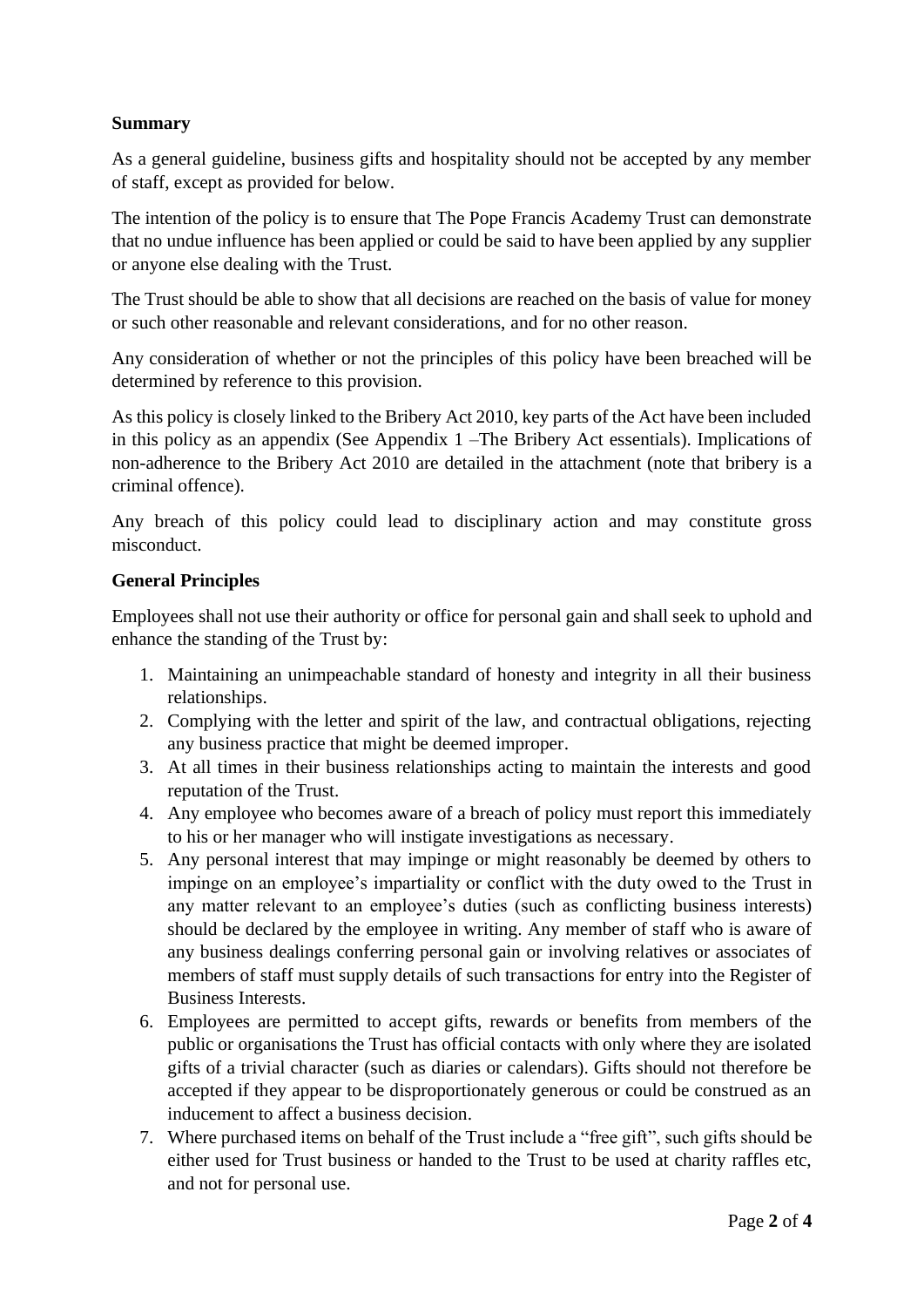- 8. In relation to conventional hospitality (lunches, outings, tickets for events etc.) provided that it is normal and reasonable in the circumstances they may be accepted. Such invitations should not be accepted where there is no reasonable business justification for doing so, where an invitation is disproportionately generous, or where the invitation could be seen as an inducement to affect a business decision.
- 9. Any hospitality other than of a nominal value (up to £50) or facilities provided during the normal course of business should be reported for an entry in the Register of Business Interests. Guidance on what level of hospitality is acceptable from a third party follow the general rules below and must guide decisions on receipt of gifts and hospitality as an employee of the Trust:
	- a. To accept gifts should be the exception. Small 'thank you' gifts of token value, such as a diary, a coffee mug or bunch of flowers, not over £50 in value are acceptable. The school business manager must be notified of any gift or hospitality over this value for entry in the Register of Gifts and Hospitality.
	- b. If it is thought that the giver has an ulterior motive the gift must always be rejected. Sensitivity must be applied to the possibility that the giver may think that even small gifts or simple hospitality will elicit a more prompt service or preferential treatment.
	- c. A gift or hospitality must be rejected from anyone who is, or may be in the foreseeable future, tendering for any contract with the Trust, seeking employment with the Trust or is in dispute with the Trust, even if the potential recipient is not directly involved in that service area.
	- d. Where items purchased for the Trust include a 'free gift', such a gift should either be used for Trust business or handed to the School Business Manger to be used for charity raffles.
	- e. If in doubt about the acceptability of any gift or offer of hospitality the school business manager or Headteacher must be consulted. A gauge of what is acceptable in terms of hospitality is whether the Trust would offer a similar level of hospitality in similar circumstances.
	- f. Occasional working lunches with customers, providers or partners are generally acceptable as a way of doing business provided they are not to an unreasonable level or cost.
	- g. Invitations to corporate hospitality events must each be judged on their merit. Provided the general rules have been taken into account, it may be acceptable to join other company/organisation guests at:
		- i. sponsored cultural and sporting events, or other public performances, as a representative of the Trust;
		- ii. special events or celebrations. But, consider the number of these events, and always take into consideration what public perception is likely to be if attending.
	- h. Acceptability depends on the appropriateness of the invitations, in terms of the level of hospitality, the frequency and the status of the invited employee. In all such cases the Headteacher or the Chair of Trustees (as appropriate) must be consulted.
	- i. Paid holidays or concessionary travel rates are not acceptable. Neither are offers of hotel accommodation nor the use of company villas/apartments.